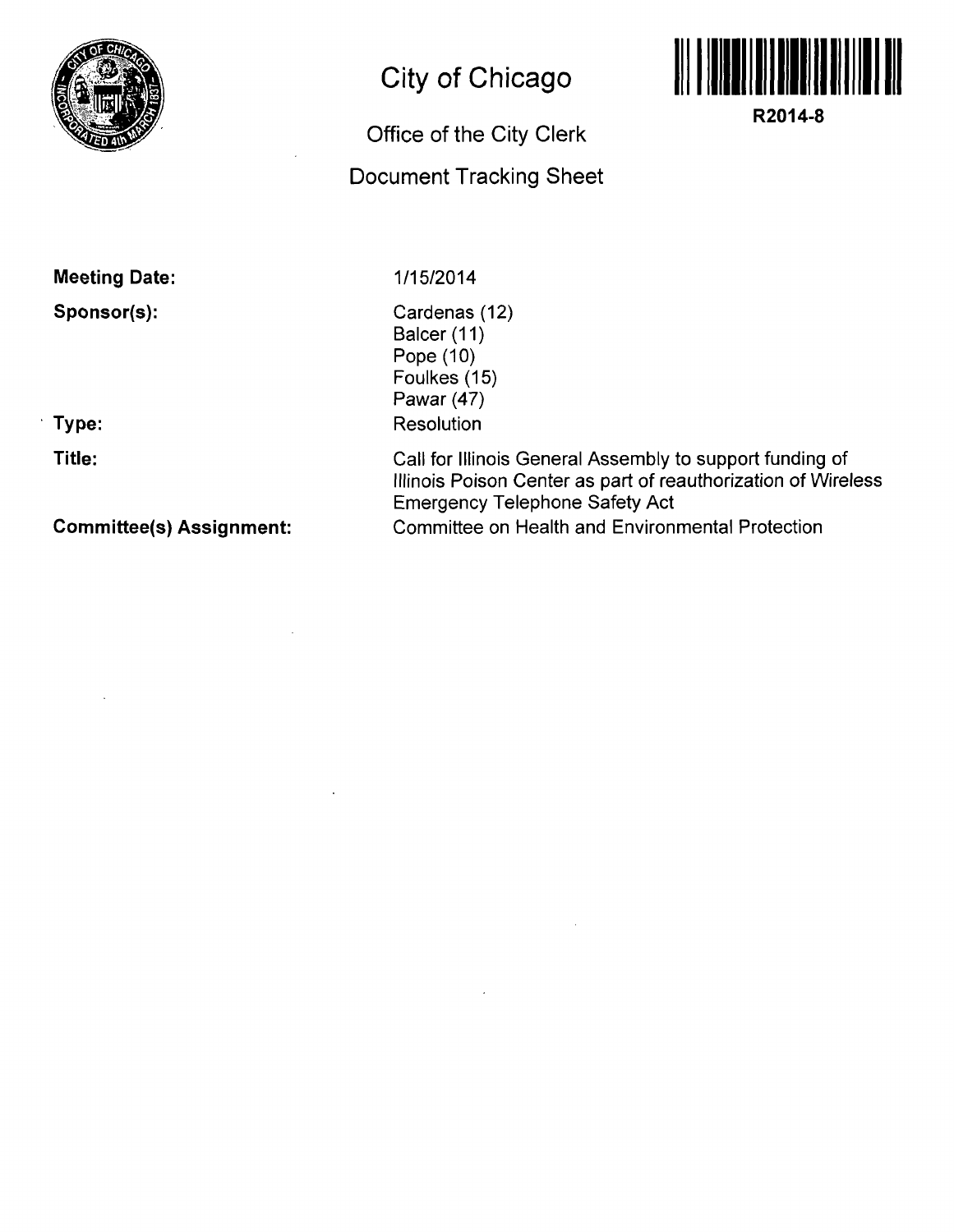Hearing Health /En.

## **Chicago City Council Resolution Protect the Illinois Poison Center**

WHEREAS, the Illinois Poison Center has been providing timely poison prevention and treatment services to the people of Illinois for over 60 years as the oldest and one of the largest poison centers in the nation; and

WHEREAS, the Illinois Poison Center is a mainstay in the emergency medical care system of the State of Illinois and is recognized nationally for its contributions to poison treatment and prevention; and

WHEREAS, poisoning is the second leading cause of unintentional injury-related death in the United States, according to the Centers for Disease Control and Prevention; and

WHEREAS, the Illinois Poison Center serves as a first responder for Illinois residents facing poisoning emergencies, caring for nearly 82,000 poison-related cases statewide annually - with nearly 13,000 in Chicago alone; and

WHEREAS, the Illinois Poison Center proactively educates Chicago residents in an effort to reduce poisonings, such as increasing ingestion of "laundry pod" detergent packages by children, or new forms of drug or medication misuse/abuse by patients; and

WHEREAS, the Illinois Poison Center has trained over 400 Chicagoans in poison prevention education; and they, in turn, staffed over 88 events reaching over 12,000 Chicago residents with injury prevention and education; and

WHEREAS, the Illinois Poison Center assists in public health threats and disaster preparedness, including threats of bioterrorism, concerns about the influenza outbreaks, and inquiries concerning nuclear radiation matters and material and antidote distribution for Chicago; and

WHEREAS, the Illinois Poison Center also plays a key role in the Chicago Department of Public Health's CHEMPACK Program, serving in coordination to pre-position antidotes to expedite the treatment of individuals exposed to chemical nerve agents; and

WHEREAS, the Illinois Poison Center provides expertise to Chicago's first responders during crisis poisonings, including toxicology expertise and consultation services; and

WHEREAS, the Illinois Poison Center manages approximately 90 percent of cases from the general public at home and prevents about 4,800 unnecessary emergency room visits in Chicago alone; and

WHEREAS, the Illinois Poison Center prevents an estimated 4,000 unnecessary ambulance runs in Chicago annually; and

WHEREAS, the Illinois Poison Center saved Chicago over \$7 million in reduced health care and lost productivity costs in 2012 alone; and

WHEREAS, the Illinois Poison Center is funded through what is a true public-private partnership; and

WHEREAS, approximately 25 percent of the Illinois Poison Center's total budget is provided in the form of base funding by the State of Illinois, down from the historical 40 percent over the past decade; and